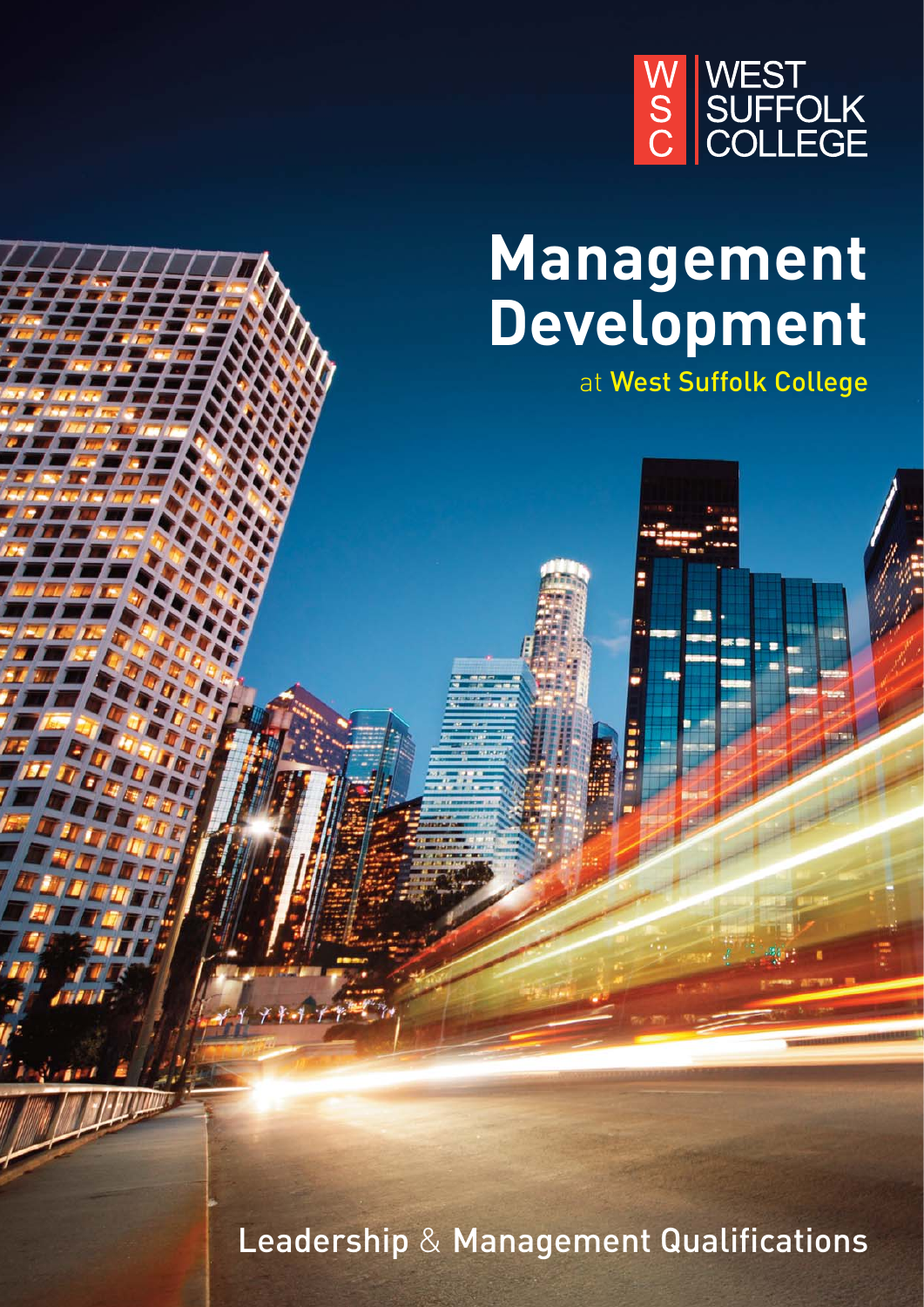## **Leadership** & **Management Programmes**

### How it works

Building a module of knowledge by gaining credits



It was TAILORED to suit me

It CHALLENGED me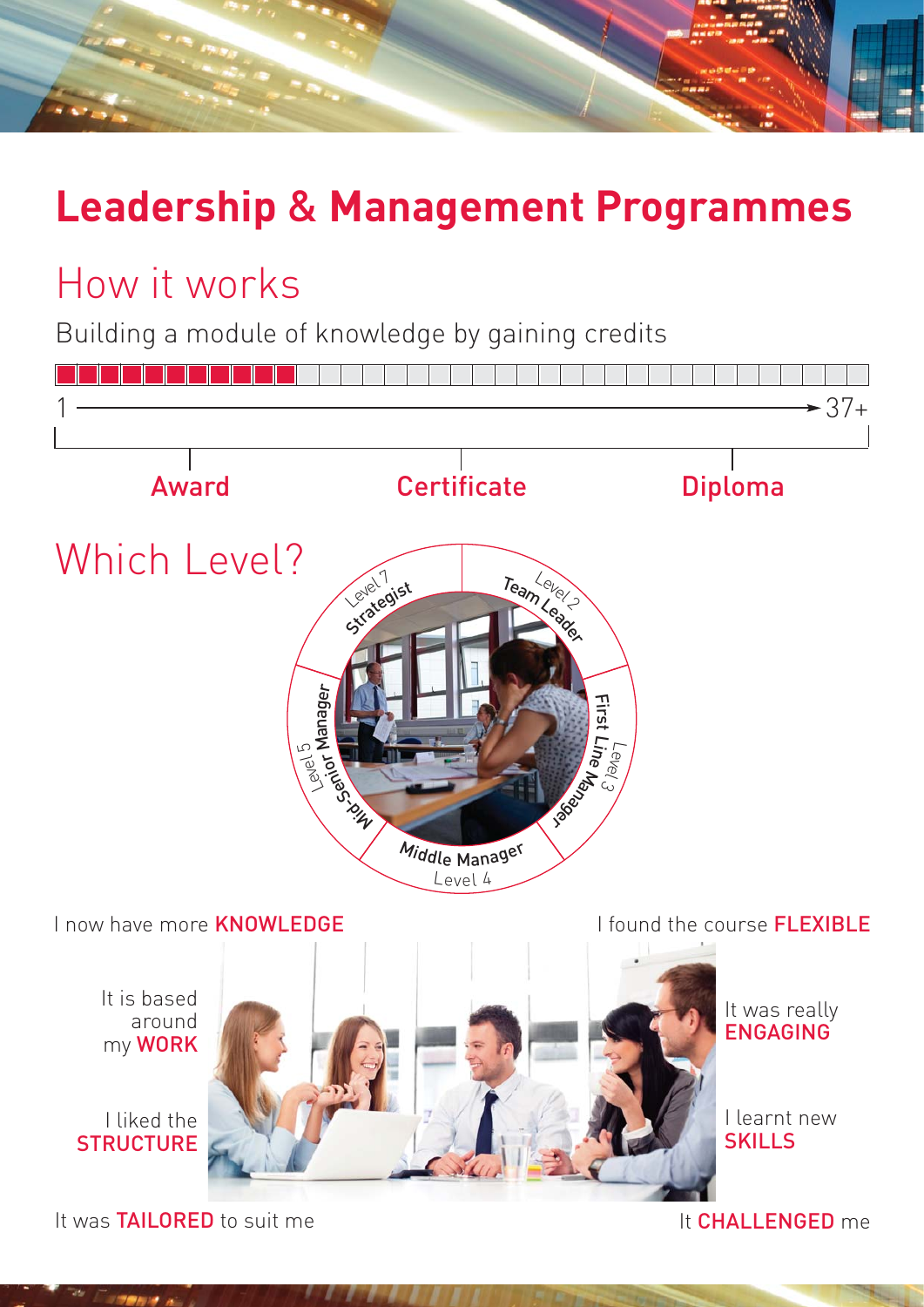

### **Qualification Structure**

#### **Team Leader / Team Leading Apprentice**

Level 2 Award in Leadership & Team Skills Between 3 and 12 credits

Level 2 Certificate in Leadership & Team Skills 13 credits or more

Level 2 Certificate in Team Leading 13 credits or more

#### **Unit Examples**

Develop Yourself as a Team Leader Improving the Performance of the Work Team Leading Your Work Team Planning and Monitoring Work Developing the Work Team

#### **Junior Manager / Management Apprentice**

Level 3 Award in Leadership & Management Between 4 and 12 credits

Level 3 Certificate in Leadership & Management 13 credits or more

#### **Middle Manager / Higher Apprentice**

Level 4 Certificate in Principles of Leadership & Management Between 15 and 36 credits

Level 4 Diploma in Principles of Leadership & Management 37 credits or more

#### **Middle Manager / Senior Management**

Level 5 Award in Leadership & Management Between 6 and 12 credits

Level 5 Certificate in Leadership & Management Between 13 and 36 credits

Level 5 Diploma in Leadership & Management 37 credits or more

#### **Senior Manager**

Level 7 Certificate in Leadership & Management 20 credits or more

Level 7 Diploma in Leadership and Management 60 credits or more

#### **Unit Examples**

Problem Solving and Decision Making Understanding Leadership Establishing an Effective Team Understanding Conflict Management at Work

#### **Unit Examples**

Understanding the Management Role Management Communication Understanding & Developing Relationships at Work Solving Problems by Making Effective Decisions Understanding and Implementing Change

#### **Unit Examples**

Developing and Leading Teams Managing Projects in Organisations Developing Critical Thinking Leading Innovation and Change Managing Individual Development

#### **Unit Examples**

Developing leadership & management capability through enquiry Developing a high-level business case Developing & maintaining a high-performance culture and optimising resources